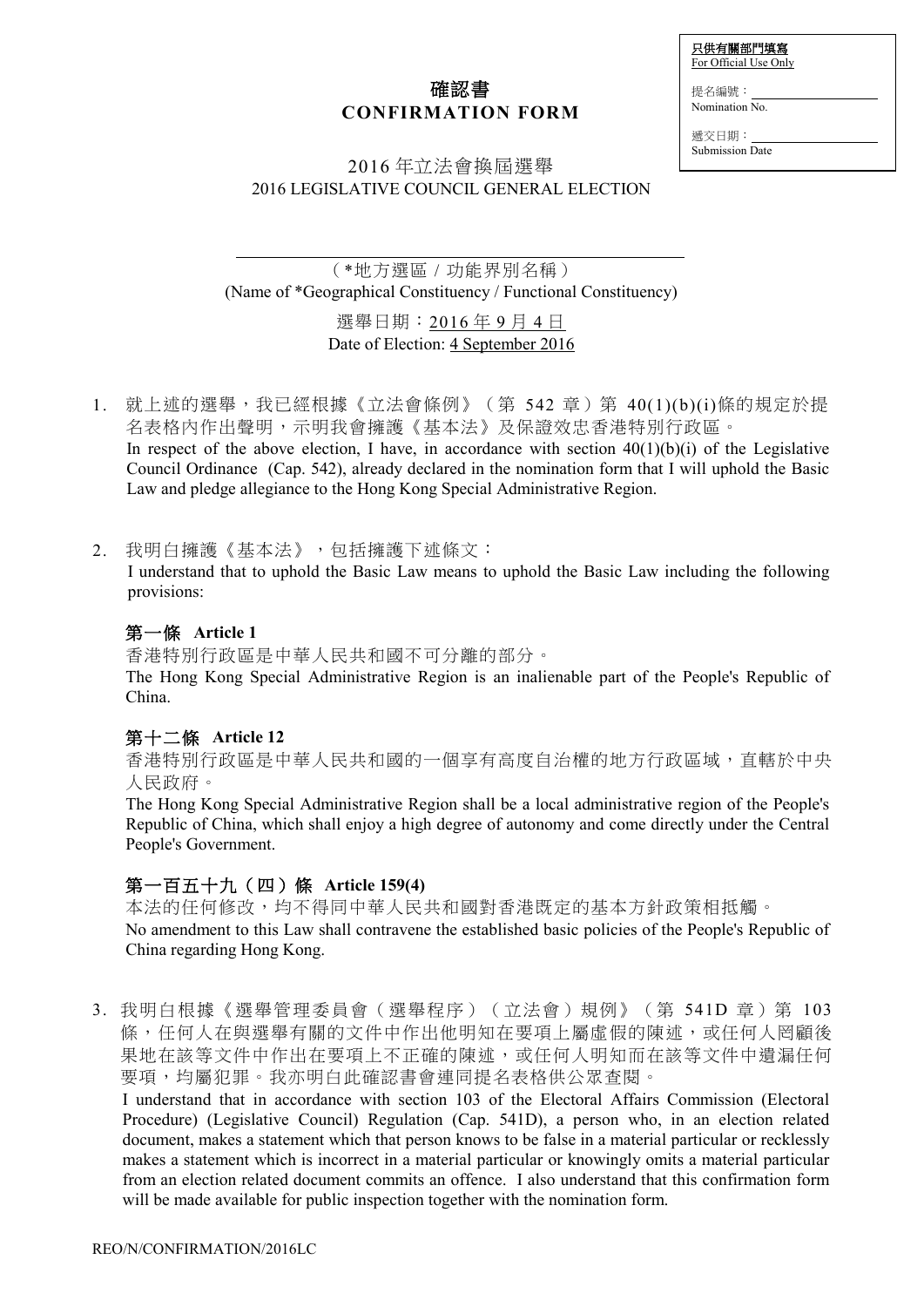4. 我現確認明白上文第 2 段的內容,特別是上文關於《基本法》第一條、第十二條及第一 百五十九(四)條,並據此已在提名表格內作出聲明,示明我會擁護《基本法》及保證 效忠香港特別行政區。

I hereby confirm that I understand the content of paragraph 2 above and, in particular, the reference to Article 1, Article 12 and Article 159(4) of the Basic Law, and, on that basis, I have declared in the nomination form that I will uphold the Basic Law and pledge allegiance to the Hong Kong Special Administrative Region.

| 簽署<br>Signature                                     | $\ddot{\cdot}$ |  |
|-----------------------------------------------------|----------------|--|
| 候選人姓名 (正楷):<br>Name of Candidate (in BLOCK LETTERS) |                |  |
| 日期<br>Date                                          | $\ddot{\cdot}$ |  |

\* 請刪去不適用者。

\* Please delete whichever is inapplicable.

選舉管理委員會 2016 年 7 月 Electoral Affairs Commission July 2016